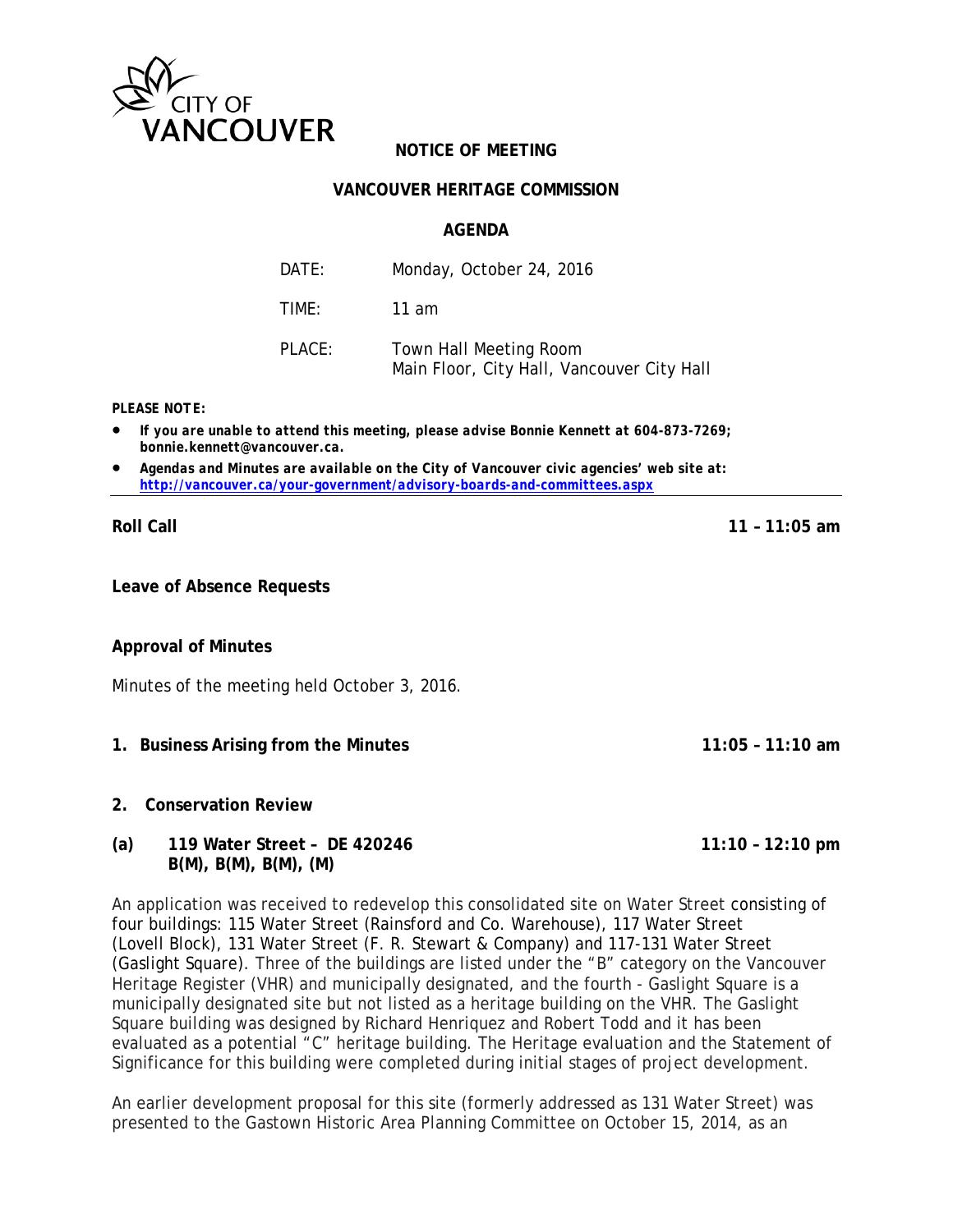enquiry and was not supported. The Committee opposed the demolition of the Gaslight Square building and requested further design development.

This revised development permit application proposes to conserve the three existing heritage buildings, primarily preserving their original fabric and structure, while allowing for well-setback rooftop additions in the areas where the original heavy timber structure has been removed in the past. It also proposes redevelopment of Gaslight Square building by replacing it with two new structures. The proposed Gross Floor Area (GFA) is 131,065 sf, the Floor Space Ratio (FSR) is 5.01 and the maximum height is 75 ft. The proposed development includes one level of underground parking, one level of commercial /retail space (ground floor), three storeys of office space, and 3 storeys of market residential use.

This development permit application was reviewed by GHAPC on October 19<sup>th</sup>, 2016. The applicant and staff will present the project and provide further information as required.

Issues:

- demolition of the Gaslight Square building;
- compatibility of the proposed replacement buildings within the context of the historic character of Water Street and Gastown;
- heritage conservation of the three heritage "B" listed buildings and the amount of preserved /retained historic fabric, including the structure;
- design of the proposed rooftop addition to three heritage buildings;
- proposed height, preservation of the saw-tooth streetscape profile, preservation of public views of the North Shore mountains;
- architectural definition and character of the lane façade,
- overall compliance with the HA-2 District Schedule and Design Guidelines.

Applicants: Bryce Rositch, Architect, Rositch Hemphill Architects Donald Luxton, Heritage Consultant, Donald Luxton and Associates Inc.

- Attachments: Project brochure with reduced drawings and Design Rationale, and Conservation Plan book with Statements of Significance
- Staff: Zlatan Jankovic, Heritage Planner Paul Cheng, Senior Development Planner

## **(b) 128 W. Pender - Sun Tower Dome Resurfacing 12:10 – 12:30 pm "A", "M"**

A DE permit application and associated conservation plan have recently been approved to conserve the exterior of this "A" listed municipally designated building. The approved conservation procedures were primarily addressing the building envelop through a number of preservation and restoration based procedures. However, the applicant has requested an amendment to one of the procedures asking for a significant change of materials. Instead of restoring and replacing insitu the existing turquoise-painted original terra cotta tiles on a dome roof surface, the applicant is considering the application of a heavy-weight sheet copper, pre-crimped and custom-pressed to exact tile profile, panels.